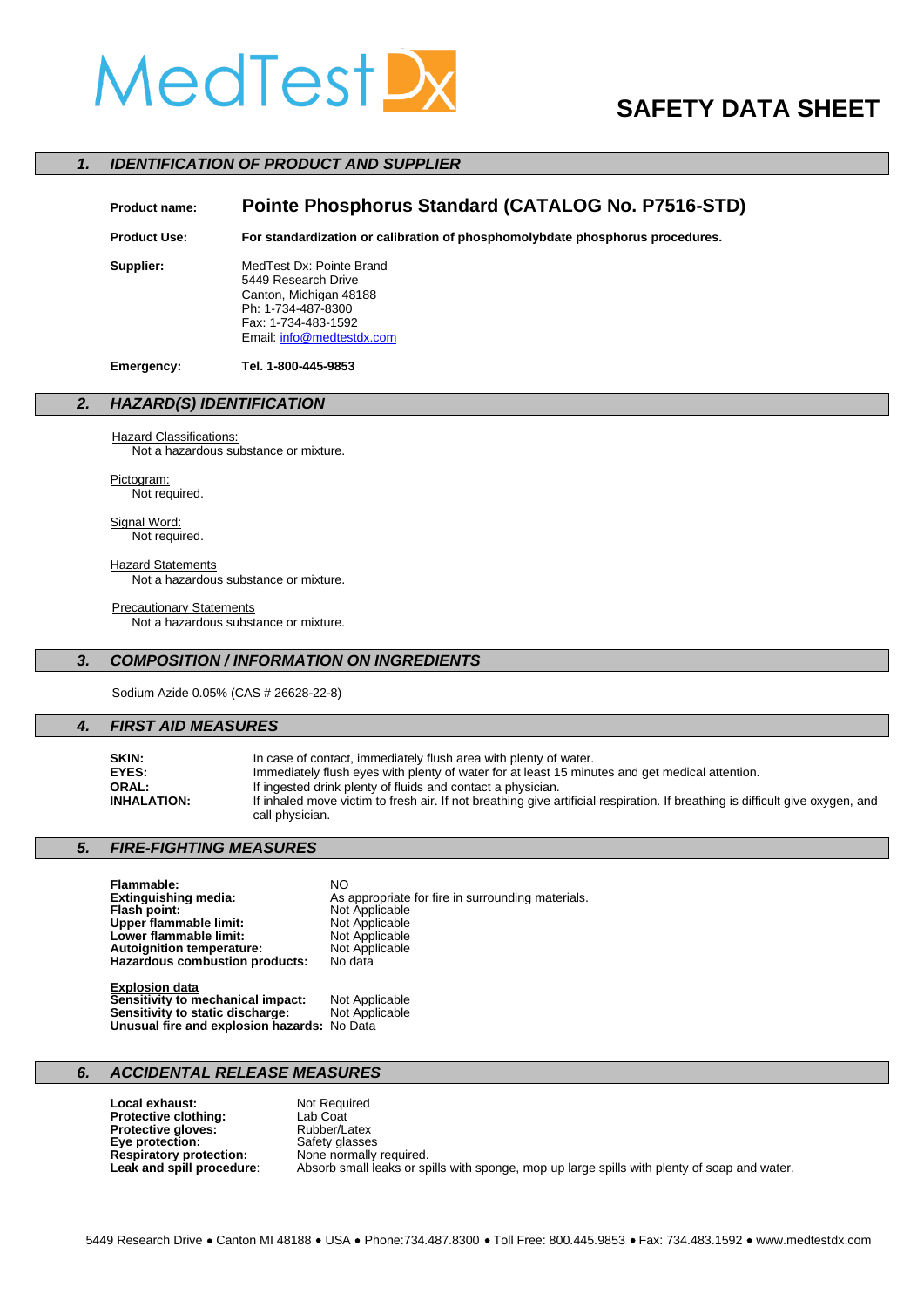# MedTest,

## **SAFETY DATA SHEET**

#### *7. HANDLING AND STORAGE*

**Shipping regulations:** Not regulated

Handling:<br> **Storage:** Store between 2-8 °C<br>
Storage: Store between 2-8 °C

#### *8. EXPOSURE CONTROLS / PERSONNEL PROTECTION*

**Local exhaust:** Not Required<br> **Protective clothing:** Lab Coat **Protective clothing:** Lab Coat<br> **Protective gloves:** Rubber/Latex **Protective gloves:** Rubber/Latex **Eye protection:** Safety glasses

**Respiratory protection:** None normally required.<br> **Other precautions:** Avoid contact and inhala Avoid contact and inhalation, do not get in eyes, on skin or clothing. Do not pipet by mouth. Wash contaminated clothing before reuse.

#### *9. PHYSICAL AND CHEMICAL PROPERTIES*

**Physical state:** Standard provided as a stable liquid.<br>**Annearance and odor:** Clear and colorless **Appearance and odor:** Clear and **Clear and colorless Odor threshold:** Odorless<br> **Vapor pressure:** Not Available **Vapor pressure:** Not Available<br> **Vapor density:** Not Available **Vapor density:** Not Available **Specific gravity:** Not Available **Evaporation rate:** Not Available<br> **Melting point:** Not Available **Melting point:** Not Available<br> **Boiling point:** Not Available **Boiling point:** Not Available<br> **Solubility in water:** Not Applicable **Solubility in water: pH:** N/A **Coefficient of oil/water distribution:** Not Available

#### *10. STABILITY AND REACTIVITY*

**Stable:** Yes Hazardous polymerization: Will not occur. **Hazardous decomposition products:** 

Caution, contains Sodium Azides, in contact with heavy metals, may form explosive metal azides.<br>Not Available

#### *11. TOXICOLOGICAL INFORMATION*

#### **ROUTE OF ENTRY/EXPOSURE**

SKIN CONTACT: [x] EYE CONTACT: [x] INHALATION: [x] INGESTION: [x] SKIN ABSORPTION [x]

**Effects of acute exposure:** 

**SKIN CONTACT:** May cause irritation.<br>**EYE CONTACT:** May cause irritation. **EYE CONTACT:** May cause irritation.<br>**INGESTION:** May be harmful if ing **INGESTION:** May be harmful if ingested.<br>**INHALATION:** May cause irritation to muc May cause irritation to mucous membranes and upper respiratory tract.

**Effects of chronic exposure:** No data available.

| <b>SENSITIZATION TO PRODUCT:</b> | Not Available |
|----------------------------------|---------------|
| <b>SYNERGISTIC PRODUCTS:</b>     | Not Available |
| LD50 MOPSO                       | Not Available |

#### *12. ECOLOGICAL INFORMATION*

**Water Hazard Class**: Data not yet available.

#### *13. DISPOSAL CONSIDERATIONS*

**Waste disposal:** Dilute with large volumes of water and dispose of into sewer system, in accordance with local regulations.

#### *14. TRANSPORT INFORMATION*

**Shipping information:** Not regulated

#### *15. REGULATORY INFORMATION*

Not applicable.